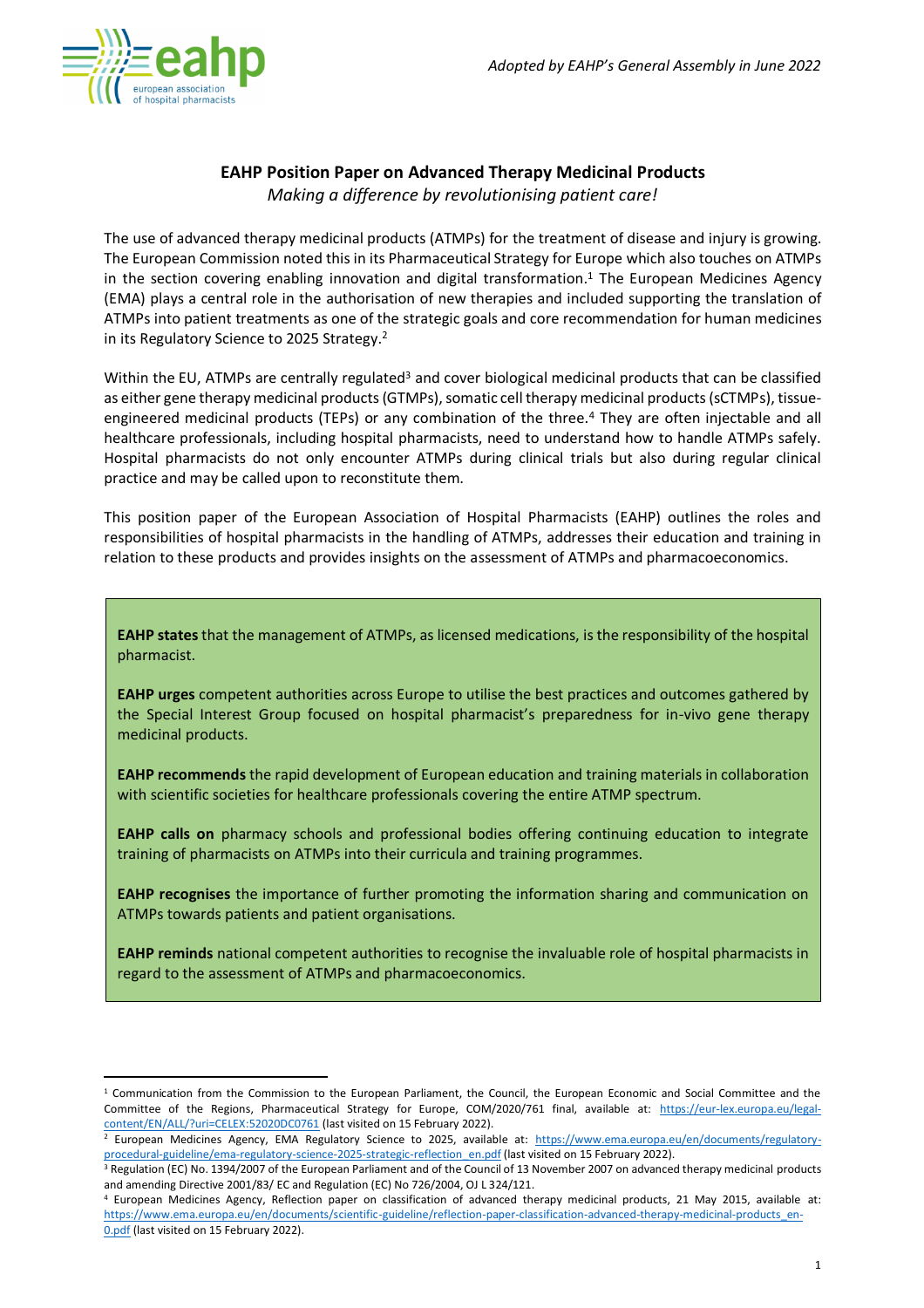

## **The role and responsibilities of the hospital pharmacist in ATMP handling**

ATMPs are innovative and complex medicines used to treat a variety of human health issues. Areas of application include, but are not limited to, cancers, neurodegenerative diseases, inherited diseases and autoimmune diseases.<sup>5</sup> In particular, patients suffering from severe, rare or chronic diseases might benefit in the future from the growing use of ATMPs. Hospital pharmacists are responsible for ensuring the safe and effective use of medicines. This expertise of the pharmacy workforce should be a central component to adequate delivery of ATMPs within hospitals.<sup>6</sup> Their participation is not only invaluable in clinical trials for ATMPs where they are responsible for the correct receipt, storage, distribution and control of the clinical trial drug, but also for routine clinical practice.

For holistic management and to guarantee the quality and safety of treatments with ATMPs, increased interaction and collaboration between different healthcare professionals is essential.<sup>7</sup> ATMPs are medicines and so by definition, they fall under the responsibility of the hospital pharmacist. Within the multidisciplinary treatment team, the hospital pharmacist must therefore be involved in their logistics (including process and order management), contract management, compounding/production in the hospital,<sup>8</sup> reconstitution, quality control, medication management, pharmacovigilance and clinical follow-up. <sup>9</sup> Where applicable, hospital pharmacists should also be involved in reimbursement negotiations. **EAHP states that the management of ATMPs, as licensed medications, is the responsibility of the hospital pharmacist.**

Concerning the pharmacovigilance of ATMPs, hospital pharmacists need to be directly involved in adverse drug reaction reporting using information systems. Due to their training, hospital pharmacists are uniquely positioned to be able to impact medication safety at the individual patient level. Their medication management abilities allow them to analyse the performance of medication processes and to lead redesign efforts to mitigate drug-related outcomes that may cause harm.<sup>10</sup> These clinical pharmacy skills are universally applicable and play a crucial role for ATMPs. Also, the digitalisation of healthcare must be further exploited. Pharmacovigilance systems interfaced with electronic health records support monitoring the performance of medicines and help identify medication errors and adverse drug reactions. The involvement of hospital pharmacists in their management has not only proven to enhance patient safety but can also support earlier detection of adverse drug reactions and medication errors and thereby reduce high healthcare costs. 11

Estimations show that ATMP development and in turn the application for marketing authorisation is growing. By 2025 it is predicted that 10 to 20 cell and gene therapy products could be approved each year.<sup>12</sup> The authorisation of ATMPs is carried out by EMA, however, there should not be any additional requirements imposed by the marketing authorisation holder on hospital pharmacists that are handling these products, especially for situations where existing national or international standards are already in place. Procedures

<sup>5</sup> Meij P, Canals JM, Lowery M, Scott M (2019), Advanced Therapy Medicinal Products. LERU: Leuven, Belgium, available at: <https://www.regenhealthsolutions.info/wp-content/uploads/2019/10/LR-BP-ATMP.pdf> (last visited on 23 February 2022).

<sup>6</sup> The role of pharmacy in the successful delivery of Advanced Therapy Medicinal Products (ATMP). Information for chief pharmacists. 1<sup>st</sup> ed. February 2017. ATMP Advanced Therapy Medicinal Products Working Party. Available at: <https://atmpmanufacture.org/wp-content/uploads/2017/03/ATMP-V1-Advice-for-Chief-Pharmacists.pdf> (last visited on 23 February 2022). <sup>7</sup> Mebarki M, Madelaine I, Larghero J, de Jorna R, Advanced therapy medicinal products: Regulatory framework, hospital and pharmaceutical circuits in Europe and France, Therapies, 2021, doi.org/10.1016/j.therap.2021.11.005.

<sup>8</sup> Verbeken G, Draye JP, Fauconnier A, Vanlaere I, Huys I, De Corte P, Verween G, Pascual B, Delmotte N, Pierlot A, Rose T, De Vos D, Pirnay JP, (2020). The Magistral Preparation of Advanced Therapy Medicinal Products (ATMPs). Available at: <http://globalsciencelibrary.com/article/The+Magistral+Preparation+of+Advanced+Therapy+Medicinal+Products+%28ATMPs%29> (last visited on 23 February 2022).

<sup>9</sup> Moreno-Martínez ME, Vinent-Genestar J, Muñoz-Sánchez C, Carreras-Soler MJ. Hospital pharmacist's roles and responsibilities with CAR-T medicines. Farm Hosp. 2020;44(1):26-31

<sup>&</sup>lt;sup>10</sup> Mansur JM. Medication Safety Systems and the Important Role of Pharmacists. Drugs Aging. 2016 Mar;33(3):213-21. doi: 10.1007/s40266-016-0358-1. PMID: 26932714.

<sup>11</sup> Toklu HZ, Mensah E. Why do we need pharmacists in pharmacovigilance systems?. *Online J Public Health Inform*. 2016;8(2):e193. Published 2016 Sep 15. doi:10.5210/ojphi.v8i2.6802.

<sup>&</sup>lt;sup>12</sup> Eichler HG, Pignatti F, Schwarzer-Daum B, Hidalgo-Simon A, Eichler I, Arlett P, Humphreys A, Vamvakas S, Brun N, Rasi G (2021), Randomized Controlled Trials Versus Real World Evidence: Neither Magic Nor Myth. Clin. Pharmacol. Ther., 109: 1212-1218. https://doi.org/10.1002/cpt.2083.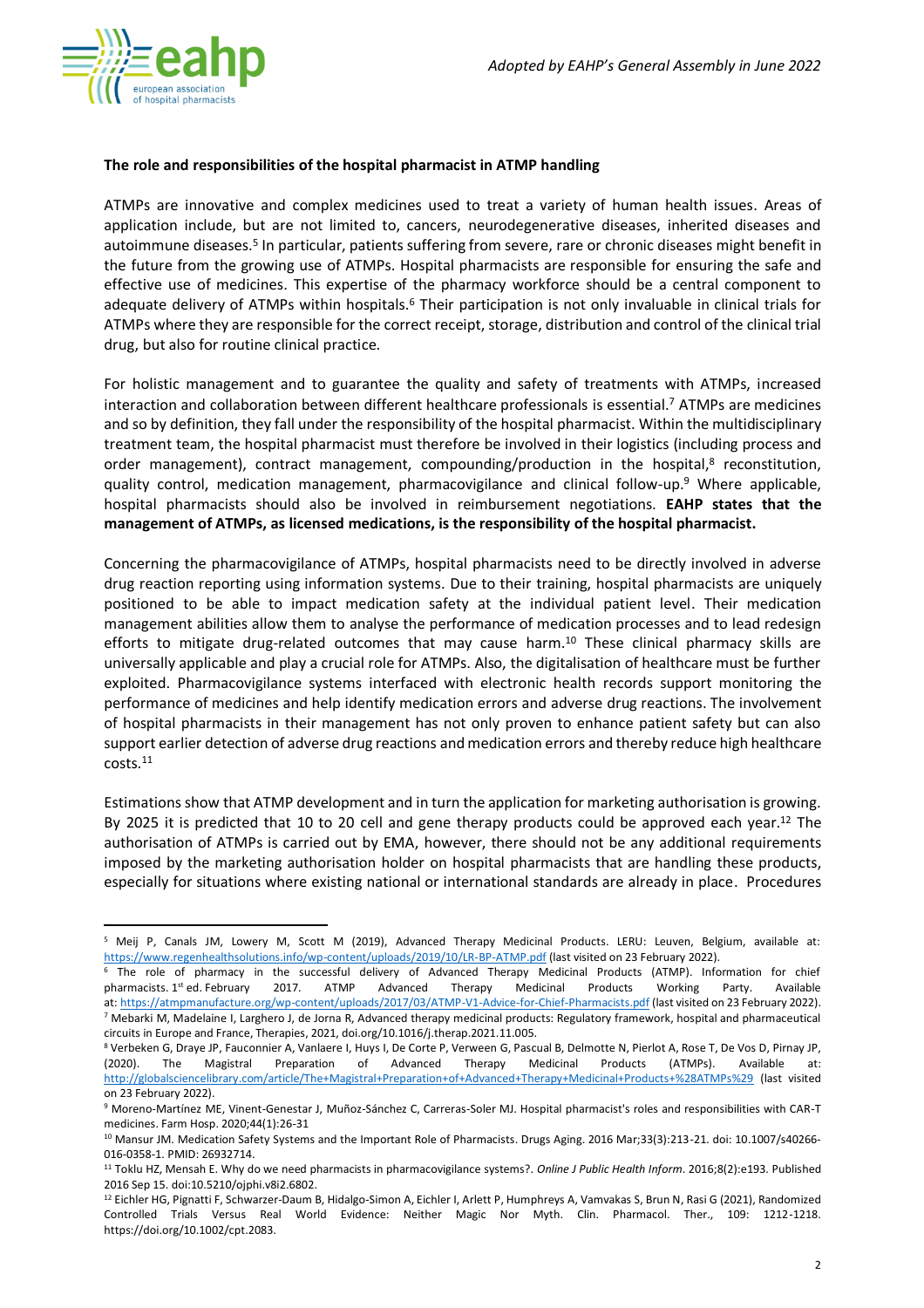

for handling gene medicines in hospital pharmacies are similar to those already in place for handling hazardous substances such as cytotoxic agents.<sup>13</sup> The handling includes activities such as ordering, proper storage, preparation, dispensing, administration, cleaning, waste management and transportation. To ensure that all health systems can cope with the increase in ATMP use, best practices should be shared among hospital pharmacists across Europe. When handling biohazards, it is paramount that technical requirements, storage and infrastructure, e.g. separated cleanroom areas, hoods, special safety gowns and techniques, are provided. Adequately trained staff is a prerequisite. Sufficient funding is essential to ensure appropriate staffing levels and optimal conditions for the handling of ATMPs in hospital pharmacies. EAHP's Special Interest Group focused on hospital pharmacist's preparedness for in-vivo gene therapy medicinal products is one of the front runners in this area.<sup>14</sup> **EAHP urges competent authorities across Europe to utilise the best practices and outcomes gathered by the Special Interest Group focused on hospital pharmacist's preparedness for in-vivo gene therapy medicinal products.** The Special Interest Group is looking at the requirements for the handling, preparations and administration of gene therapy products throughout Europe in order to provide guidance and training materials to hospital pharmacists.

## **Education and training concerning ATMPs**

Addressing significant and growing unmet healthcare needs is one of the target areas of ATMPs. With research and development for these products increasing and more and more ATMP-based treatments becoming an integral part of clinical practice, the demand for training and education of healthcare professionals is rising as well.<sup>15</sup> To further assist its members, EAHP has set up a Special Interest Group focused on the hospital pharmacist's preparedness for in-vivo gene therapy medicinal products. <sup>16</sup> One of the goals of this group is the development of best practices, support and guidance materials for hospital pharmacists and other healthcare professionals within the multidisciplinary team environment for the handling of in-vivo gene therapy medicinal products. However, not only the creation of training materials for GTMPs is important but also efforts should be made to generate educational information for sCTMPs and TEPs. Consequently, **EAHP recommends the rapid development of European education and training materials in collaboration with scientific societies for healthcare professionals covering the entire ATMP spectrum.** EAHP also acknowledges that specific training for the handling of certain ATMPs approved in Europe might be necessary due to the shared responsibility of the pharmaceutical industry and the healthcare professionals handling these products. The requirements for this training should however be approved by EMA. This training should only extend towards novel and essential processes and not towards already established hospital pharmacy practices and procedures.

In addition to the creation of materials also the training of hospital pharmacists and other healthcare personnel handling ATMP needs to be strengthened. Competencies aimed at ATMPs should include theoretical and practical skills in virotherapy, biohazard management, genetically modified organism (GMO) legislation molecular and cell biology (such as cell imaging or flow cytometry), as well as their application to gene therapy, cell therapy, and tissue engineering. These new competencies require further training in good manufacturing practices (GMP) for ATMPs and translational research related to hospital pharmacy challenges.<sup>17</sup> **EAHP calls on pharmacy schools and professional bodies offering continuing education to integrate training of pharmacists on ATMPs into their curricula and training programmes.** For instance, for the development of programmes specifically focused on gene therapies, the best practices identified by

<sup>14</sup> EAHP Special Interest Group focused on hospital pharmacist's preparedness for in-vivo gene therapy medicinal products, available at: <https://www.eahp.eu/hp-practice/hospital-pharmacy/SIGs/GeneTherapy> (last visited 30 March 2022).

<sup>&</sup>lt;sup>13</sup> Vulto A, et al (2007). European Association of Hospital Pharmacists (EAHP) Guidance on the Pharmacy Handling of Gene Medicines.

<sup>15</sup> Stoner N (2018) Are UK hospital pharmacy departments ready for the rise of gene therapy medicinal products?, Expert Opinion on Biological Therapy, 18:8, 837-840, DOI: 10.1080/14712598.2018.1495192.

<sup>&</sup>lt;sup>16</sup> European Association of Hospital Pharmacists, EU Monitor - Learn more about EAHP's Special Interest Groups, 13 October 2021, available at: <https://www.eahp.eu/news/EU-monitor/eu-monitor-13th-october-2021-learn-more-about-eahp%E2%80%99s-special-interest-groups> (last visited on 2 March 2022).

<sup>17</sup> Guiu Segura JM. Advancing hospital pharmacy practice through new competences in advanced therapy medicinal products. Am J Pharm Educ. 2014 Feb 12;78(1):22. doi: 10.5688/ajpe78122. PMID: 24558290.